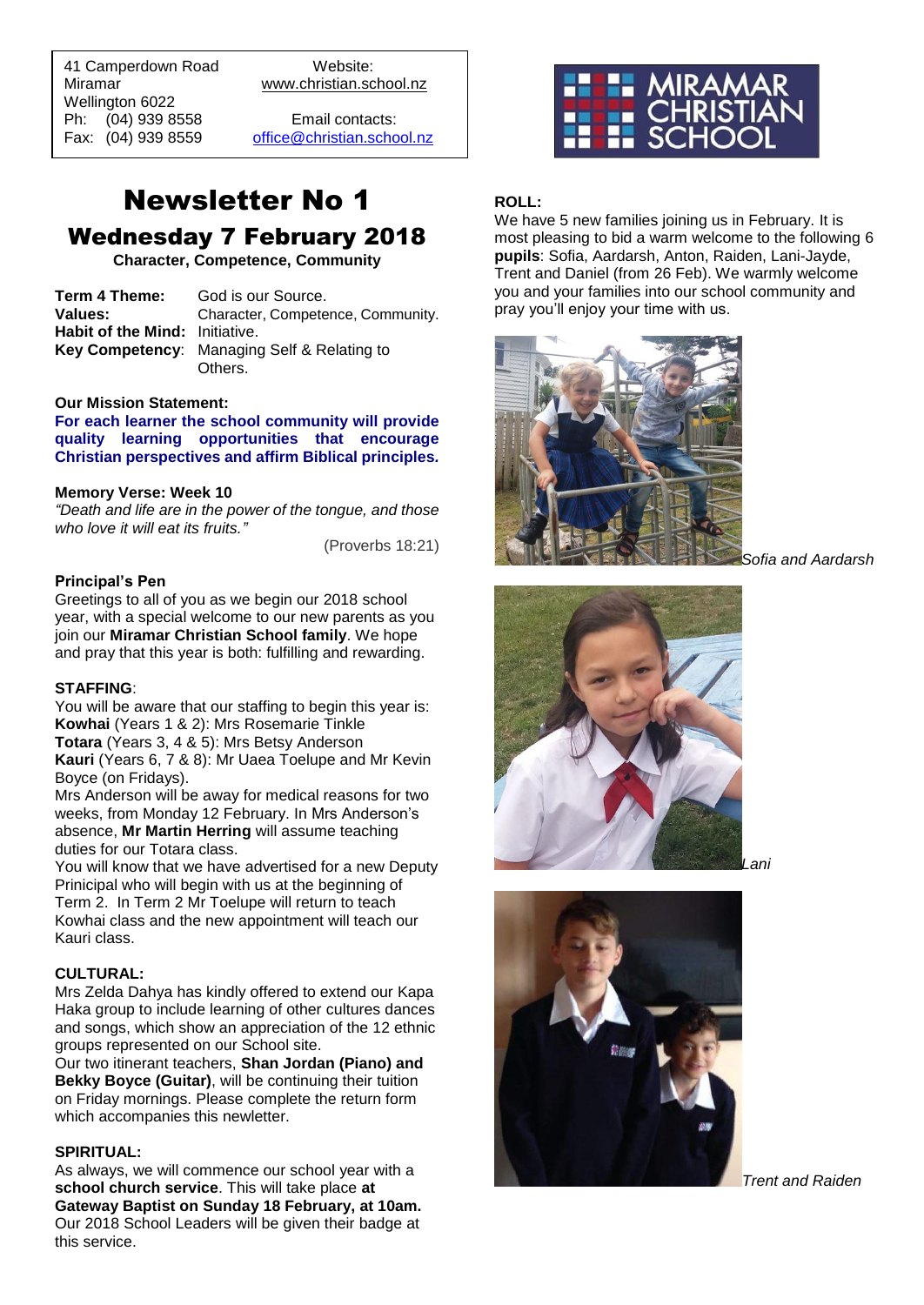## **2018 SCHOOL HOUSE LEADERS:**

All our students have been assigned to one of our school houses: Bethlehem, Canaan, Jericho and Sinai. We congratulate the following pupils who have been chosen as leaders of their respective Houses: **Bethlehem** (Green)**:** Axella and Eneill. **Canaan** (Blue)**:** Bhoomi and Joanna. **Jericho** (Red)**:** Ellia and Zoe. **Sinai** (Yellow)**:** Anna and Lexus.

## **SPORT:**

We have successfully applied for Kiwi Sport coaching for all of our students, in **Small Sticks (Hockey).** This will commence in Week 3 for five weeks.

## **THREE CORE VALUES:**

It is timely to remind ourselves of our **3 KEY VALUES**:



#### **CHARACTER**

Developing strong moral values that create a positive culture for empowered learning.



## **COMPETENCY**

Smaller teacher/student ratios to maximise learning and achievement.



Helping children identify their place and contribution in society

## **ASSOCIATION of PARENTS and TEACHERS (APT):**

We wish to make greater use of the knowledge and skills of our parent community, using our APT for this purpose. Our first meeting is on **Wednesday 7 February, at 2pm**. Come along and let's hear your ideas. This will finish in time for you to pick up your children at 3pm.

On behalf of our Staff team, may I wish you a great start to this new school year.

> Nga mihi nui and God bless you. **Kevin Boyce Principal**

## **Otago Problem Challenge:**

When racing, the team can row at 15 kilometres per hour. How many minutes does it take them to row 500 metres?

**Answer from last newsletter**: 3km.

## **Prayer Requests**

The following students and their families are prayed for by the staff each time we gather to pray during the week. We ask that you also pray for them too. **Week 9:** Sofia, Emily, Amelia

**Week 10:** Seo Jin, Ziya, Harmony

## **Working Bee:**

You will see a huge effort has been put into our building and grounds last Saturday to ensure our site is presented in the most appealing and safe manner for the beginning of the school year. Thank you to those who joined us last Saturday: we can be proud of our combined labours.

## **2018 Invoices**

Class Sets, Mathletics Licenses, Technicraft etc

The total amount to be charged for Class Sets for 2018 has yet to be determined, however these will be completed and invoices sent out in the next week.

At this stage, Mathletics Licenses remain at \$17 pa (excl GST).

Bibles for students moving up into Year 3 and new students are priced at \$45.00

Technicraft – Technicraft for Yrs 7 & 8 will start next week at EBIS on a Thursday afternoon. The cost, once known, will be invoiced on.

#### Voluntary Donation

The school's annual Voluntary Donation for 2018 remains the same as previous years at \$70 per student per year. These will be sent out at the same time as the Class sets.

#### **Music Lessons**

Registration forms for piano and guitar lessons need to be filled out and returned to the School Office by **Tuesday 13 February** please. Piano and Guitar lessons will take place on a Friday this year, with Piano lessons starting next Friday 16 February and Guitar lessons starting from Friday 23 February.

## **Subway**

Subway is still available to order on Wednesdays in 2018, starting from next Wednesday 14 February 2018.